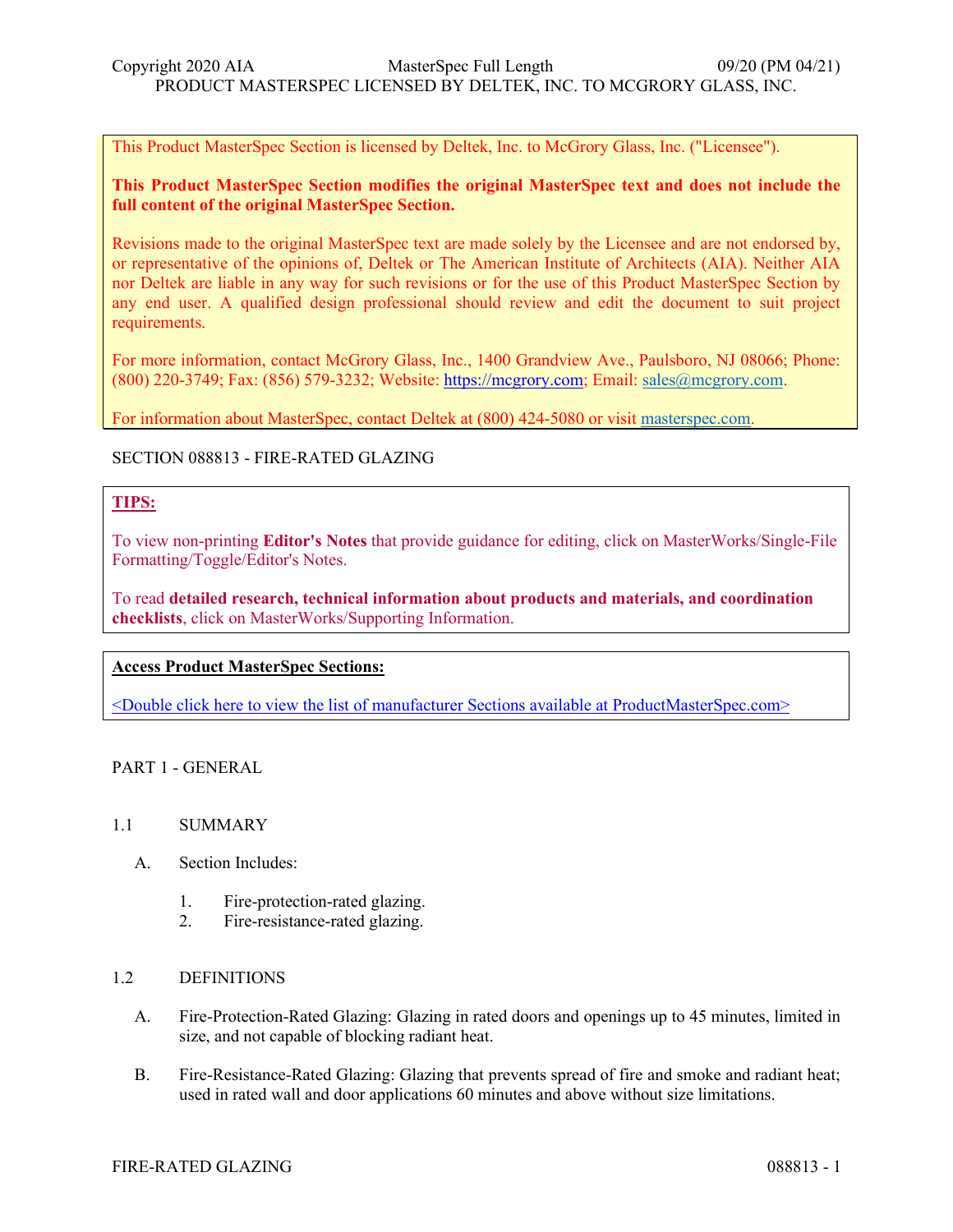PRODUCT MASTERSPEC LICENSED BY DELTEK, INC. TO MCGRORY GLASS, INC.

- C. Glass Manufacturers: Firms that produce primary glass, fabricated glass, or both, as defined in referenced glazing publications.
- D. Glass Thicknesses: Indicated by thickness designations in millimeters in accordance with ASTM C1036.

## 1.3 COORDINATION

A. Coordinate glazing channel dimensions to provide necessary bite on glass, minimum edge and face clearances, and adequate sealant thicknesses, with reasonable tolerances.

## 1.4 ACTION SUBMITTALS

- A. Product Data: For each type of product.
- B. Sustainable Design Submittals:
	- 1. Product Data: For sealants, indicating VOC content.
	- 2. Laboratory Test Reports: For sealants, indicating compliance with requirements for lowemitting materials.
	- 3. Environmental Product Declaration (EPD): For each product.
	- 4. Third-Party Certifications: For each product.
	- 5. Third-Party Certified Life-Cycle Assessment: For each product.
	- 6. Sourcing of Raw Materials: Corporate sustainability report for each manufacturer.
	- 7. Product Data: For recycled content, indicating postconsumer and preconsumer recycled content and cost.
	- 8. Product Certificates: For indigenous materials, indicating location of material manufacturer and point of extraction, harvest, or recovery for each raw material. Include distance to Project, means of transportation, and cost for each indigenous material.
	- 9. Product Certificates: For regional materials, indicating location of material manufacturer and point of extraction, harvest, or recovery for each raw material. Include distance to Project, means of transportation, and cost for each regional material.
- C. Glass Samples: For each type of glass product; approximately 6 inches (150 mm) square.
- D. Glazing Schedule: List glass types and thicknesses for each size opening and location. Use same designations indicated on Drawings.

### 1.5 INFORMATIONAL SUBMITTALS

- A. Qualification Data: For [**Installer**] [**and**] [**glass testing agency**].
- B. Product Certificates: For each type of glass and glazing product.
	- 1. Certification not required for glazing materials bearing manufacturer's permanent label designating type of glass, provided labels represent a quality-control program involving a Nationally Recognized Testing Laboratory (NRTL) acceptable to authorities having jurisdiction.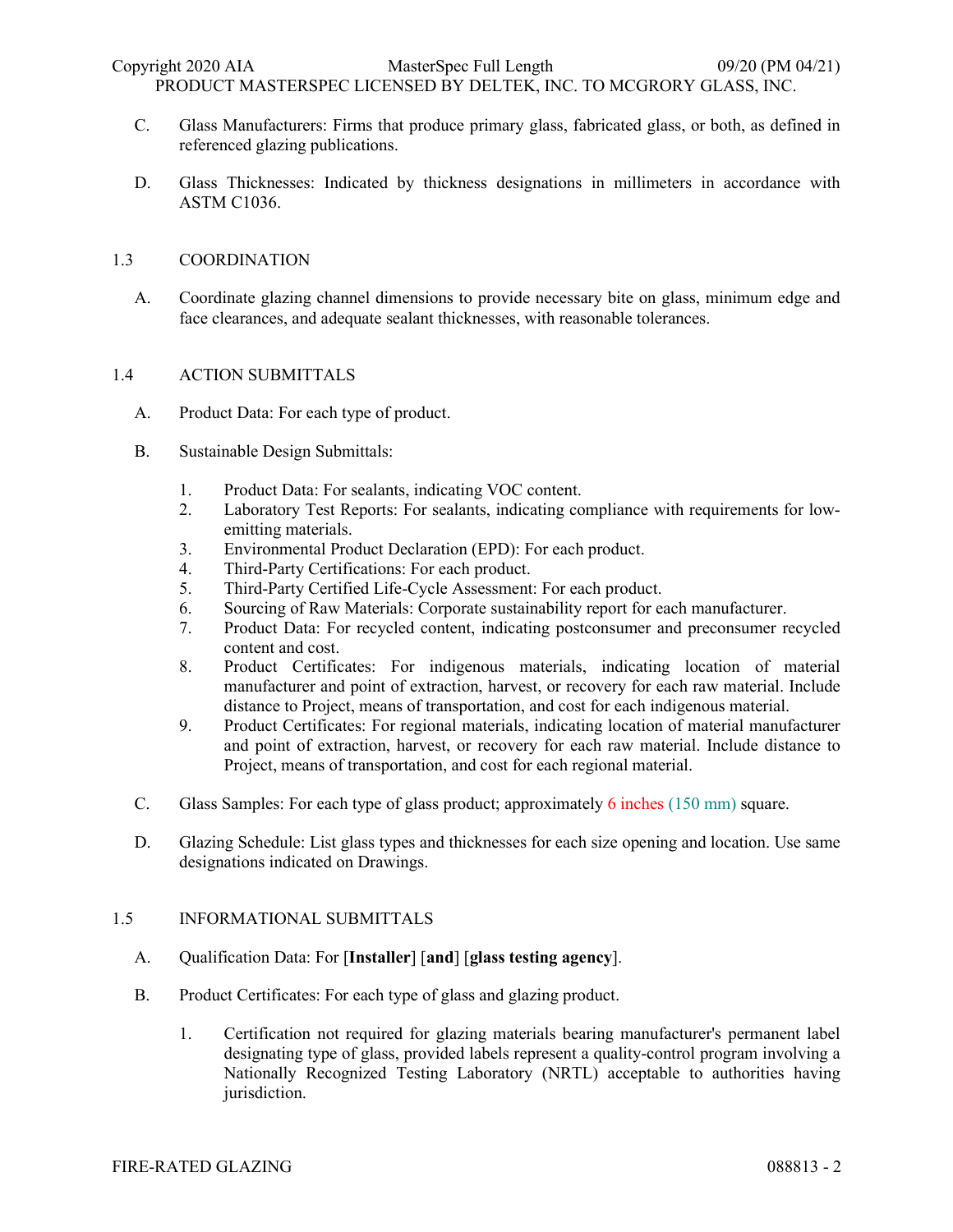- C. Product Test Listings: From an acceptable NRTL, indicating fire-rated glass complies with requirements, based on comprehensive testing of current product.
- D. Sample warranties.

## 1.6 QUALITY ASSURANCE

A. Installer Qualifications: A qualified installer who employs glass installers for this Project who are certified under the NGA's Certified Glass Installer Program.

### 1.7 DELIVERY, STORAGE, AND HANDLING

A. Protect glazing materials in accordance with manufacturer's written instructions. Prevent damage to glass and glazing materials from condensation, temperature changes, direct exposure to sun, or other causes.

### 1.8 FIELD CONDITIONS

A. Environmental Limitations: Do not deliver or install fire-resistant glazing until spaces are enclosed and weathertight and temporary HVAC system is operating and maintaining ambient temperature conditions at occupancy levels during remainder of construction period.

### 1.9 WARRANTY

- A. Manufacturer's Special Warranty on Fire-Protection-Rated Tempered Glass: Manufacturer agrees to replace units that deteriorate within specified warranty period.
	- 1. Deterioration of tempered glass is defined as defects developed from normal use not attributed to glass breakage or to maintaining and cleaning tempered glass contrary to manufacturer's written instructions.
		- a. Defects are not to exceed those allowed by referenced tempered glass standard.
	- 2. Warranty Period: Five years from date of Substantial Completion.
- B. Manufacturer's Special Warranty for Laminated Glass: Manufacturer agrees to replace laminated-glass units that deteriorate within specified warranty period. Deterioration of laminated glass is defined as defects developed from normal use that are not attributed to glass breakage or to maintaining and cleaning laminated glass contrary to manufacturer's written instructions. Defects include edge separation, delamination materially obstructing vision through glass, and blemishes exceeding those allowed by referenced laminated-glass standard.
	- 1. Warranty Period: [**Five**] [**10**] <**Insert number**> years from date of Substantial Completion.
- C. Manufacturer's Special Warranty for Surface-Laminated Monolithic Ceramic Glazing: Manufacturer agrees to replace defective glazing within specified warranty period. Surfacelaminated monolithic ceramic glazing defects are defined as edge separation, delamination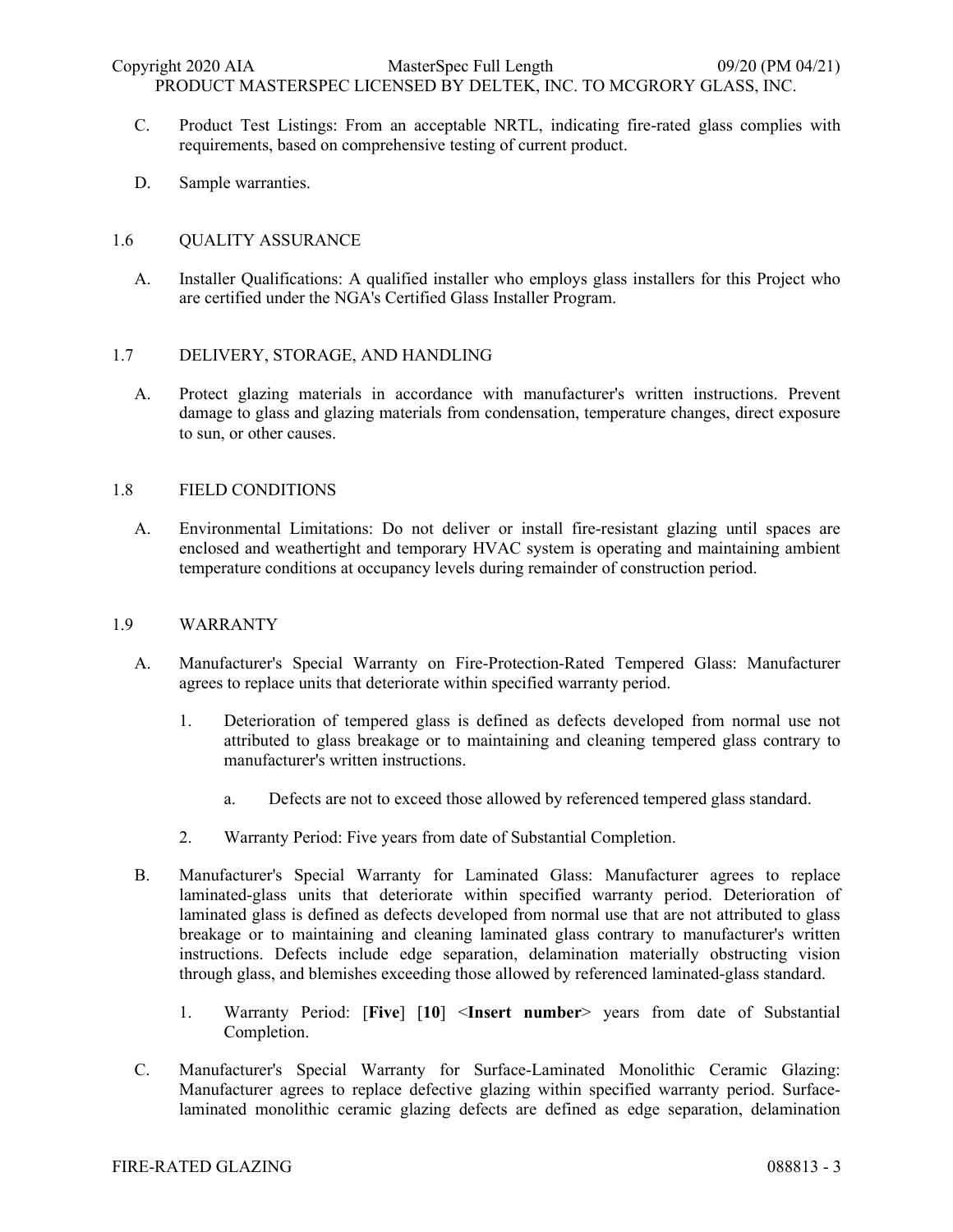PRODUCT MASTERSPEC LICENSED BY DELTEK, INC. TO MCGRORY GLASS, INC.

materially obstructing vision through glass, and blemishes exceeding those allowed by referenced surface-laminated-glass standard.

1. Warranty Period: Three years from date of Substantial Completion.

# PART 2 - PRODUCTS

## 2.1 SOURCE LIMITATIONS

- A. Glass: For each glass type, obtain from single source from single manufacturer.
- B. Glazing Accessories: For each product and installation method, obtain from single source from single manufacturer.

## 2.2 PERFORMANCE REQUIREMENTS

A. General: Installed glazing systems to withstand normal thermal movement and impact loads (where applicable) without failure, including loss or glass breakage attributable to defective manufacture, fabrication, or installation; deterioration of glazing materials; or other defects in construction.

## 2.3 GLASS PRODUCTS, GENERAL

- A. Glazing Publications: Comply with published recommendations of glass product manufacturers and organization below unless more stringent requirements are indicated. See these publications for glazing terms not otherwise defined in this Section or in referenced standards.
	- 1. NGA Publications: [**"Laminated Glazing Reference Manual" and** ]"Glazing Manual."
- B. Safety Glazing Labeling: Where safety glazing is indicated, permanently mark glazing with certification label of [**the SGCC**] [**the SGCC or another certification agency acceptable to authorities having jurisdiction**] [**or**] [**manufacturer**]. Label indicates manufacturer's name, type of glass, glass thickness, and safety glazing standard with which glass complies.

# 2.4 GLASS PRODUCTS

- A. Float Glass: ASTM C1036, Type I, Quality-Q3, Class I (clear) unless otherwise indicated.
- B. Low-Iron Float Glass: ASTM C1036, Type I, Quality-Q3, Class I (clear), with visible light transmission not less than 91 percent.
- C. Tempered Float Glass: ASTM C1048, Kind FT (fully tempered), Condition A (uncoated) unless otherwise indicated, Type I, Class I (clear) unless otherwise indicated, Quality-Q3.
	- 1. Fabrication Process: By horizontal (roller-hearth) process with roll-wave distortion parallel to bottom edge of glass as installed unless otherwise indicated.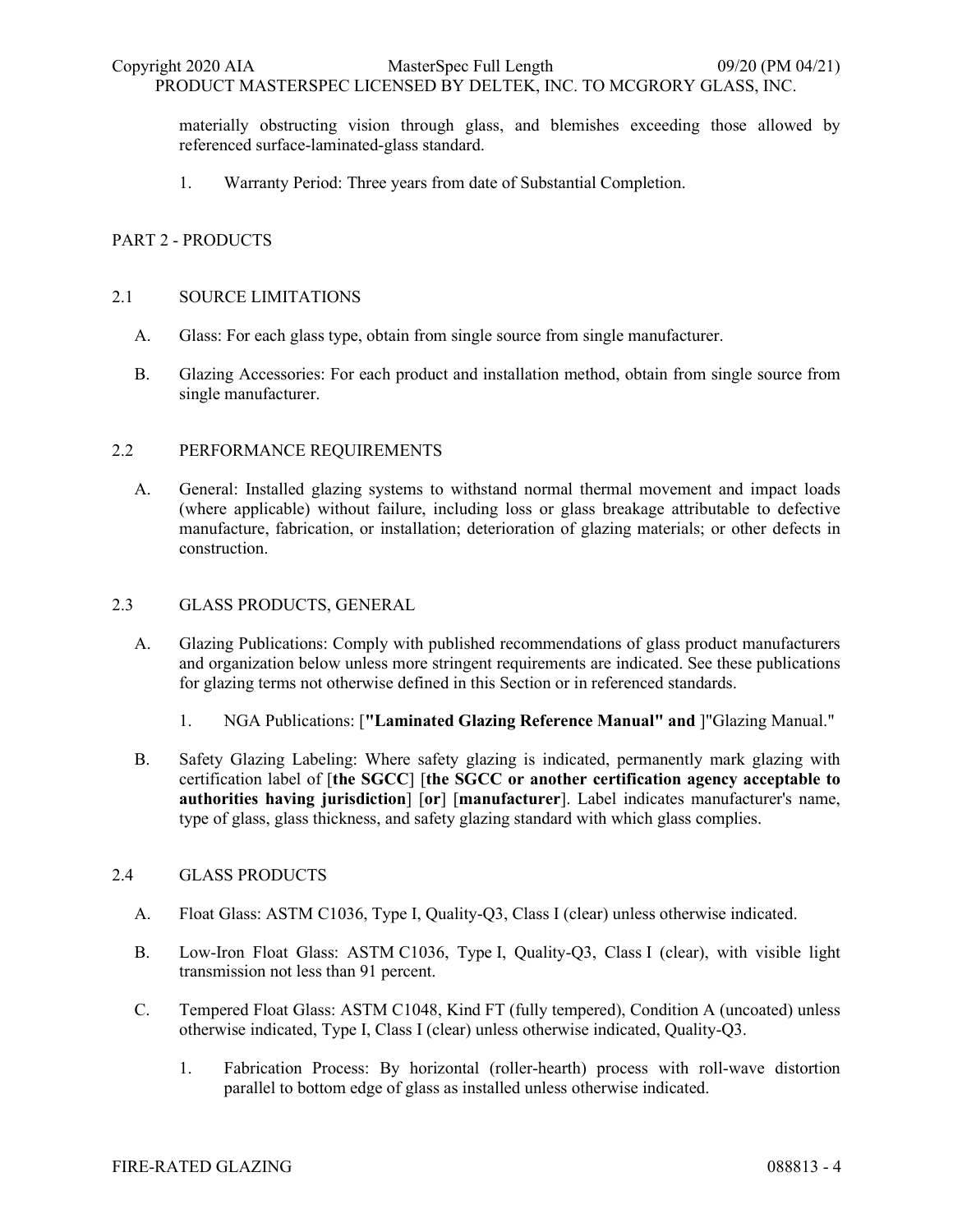- D. Laminated Glass: [**ASTM C1172**] [**and**] [**EN 12543-6**]. Use materials that have a proven record of no tendency to bubble, discolor, or lose physical and mechanical properties after fabrication and installation.
	- 1. Construction: Laminate glass with polyvinyl butyral interlayer unless fire-protection or fire-resistance rating is based on another product.
	- 2. Interlayer Thickness: Provide thickness as needed to comply with requirements.
	- 3. Interlayer Color: Clear unless otherwise indicated.

# 2.5 FIRE-PROTECTION-RATED GLAZING

- A. Fire-Protection-Rated Glazing: Listed and labeled by a testing agency acceptable to authorities having jurisdiction, for fire-protection ratings indicated, based on positive-pressure testing in accordance with NFPA 257 or UL 9, including hose-stream test, and complies with NFPA 80.
	- 1. Fire-protection-rated glazing required to have a fire-protection rating of 20 minutes to be exempt from hose-stream test.
- B. Fire-Protection-Rated Glazing Labeling: Permanently mark fire-protection-rated glazing with certification label of a testing agency acceptable to authorities having jurisdiction. Label indicates manufacturer's name; test standard; whether glazing is permitted to be used in doors or openings; if permitted in openings, whether glazing has passed hose-stream test; whether glazing meets 450 deg F (250 deg C) temperature-rise limitation; and fire-resistance rating in minutes.
- C. Fire-Protection-Rated Tempered Glass: [**6**] [**8**] [**10**] [**12**] [**15**] [**19**]-mm thickness; fireprotection-rated tempered glass; complying with 16 CFR 1201, Category II.
	- 1. Basis-of-Design Product: Subject to compliance with requirements, provide McGrory Glass, Inc.; FireDefend 20 fire-rated glass or comparable product by one of the following:
		- a. Technical Glass Products.
		- b. Vetrotech Saint-Gobain.
		- c. <**Insert manufacturer's name**>.
- D. Fire-Protection-Rated Monolithic or Single-Glazed Laminated Glass for Doors and Protected Openings: 19-mm thickness; low-iron fire-protection-rated glass; complying with 16 CFR 1201, Category II. UL- or ITS-listed and tested in accordance with NFPA 252 for fire-rated doors and NFPA 257 for protected openings with hose-stream testing.
	- 1. Basis-of-Design Product: Subject to compliance with requirements, provide McGrory Glass, Inc.; Pyrobel 45 fire-rated glass or comparable product by one of the following:
		- a. SAFTI FIRST Fire Rated Glazing Solutions.
		- b. <**Insert manufacturer's name**>.
- E. Fire-Protection-Rated Single-Glazed Laminated Glass for Doors Only: 3/4-inch (19-mm) thickness; clear, fire-protection glass; complying with 16 CFR 1201, Category II. UL- or ITSlisted and tested in accordance with NFPA 252 for fire-rated doors with hose-stream testing.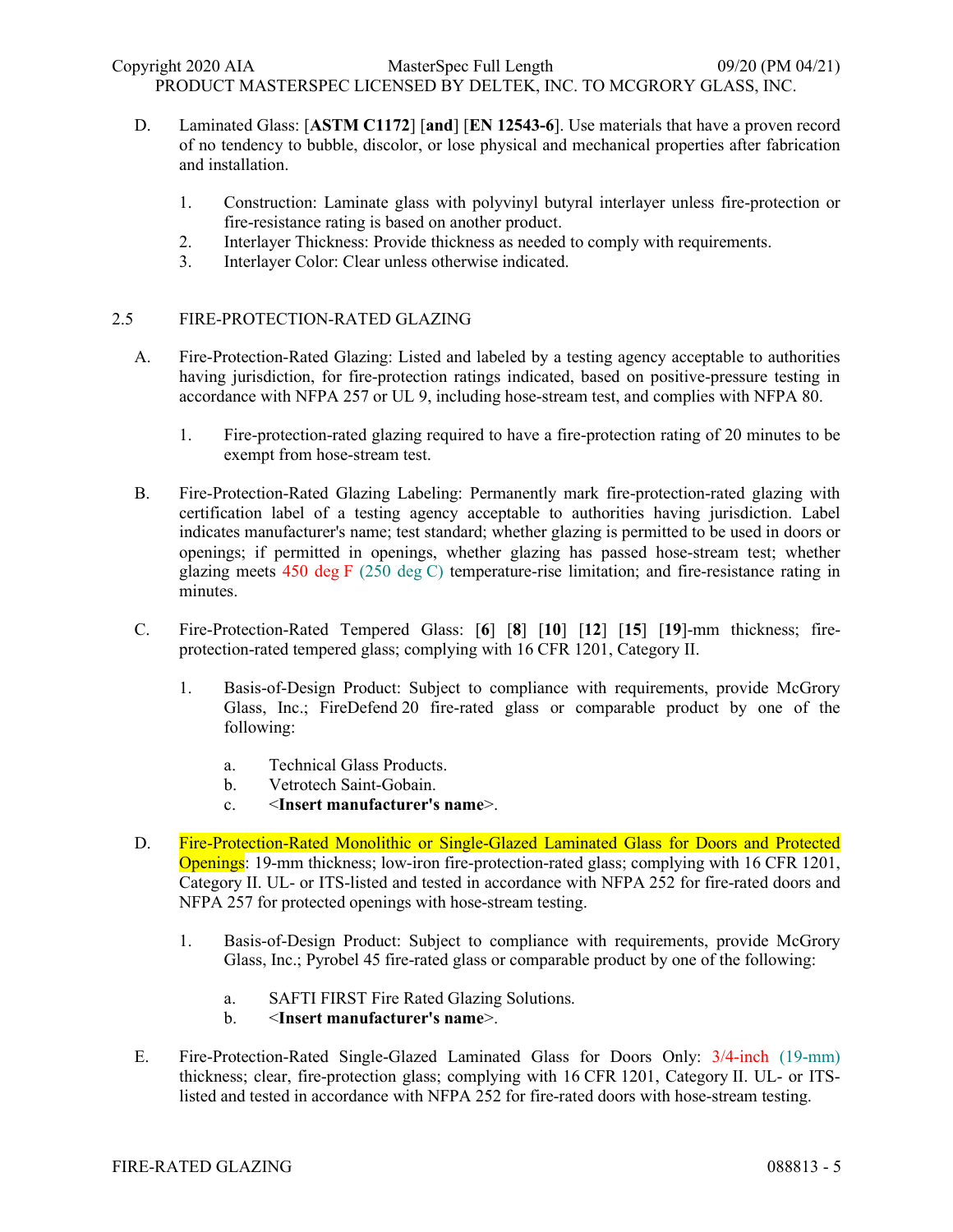1. Basis-of-Design Product: Subject to compliance with requirements, provide McGrory Glass, Inc.; Pyrobel 45 fire-rated glass or comparable product by one of the following:

## a. <**Insert manufacturer's name**>.

- F. Fire-Protection-Rated Film-Faced Ceramic Glazing: [**Clear**] [**Warm tint**], ceramic flat glass; 5 mm thickness; faced on one surface with a clear glazing film; complying with 16 CFR 1201, Category II.
	- 1. Basis-of-Design Product: Subject to compliance with requirements, provide McGrory Glass, Inc.; Pyran Platinum F fire-rated glass or comparable product by one of the following:
		- a. Schott North America, Inc.
		- b. Vetrotech Saint-Gobain.
		- c. <**Insert manufacturer's name**>.
- G. Fire-Protection-Rated Laminated Ceramic Glazing: Laminated glass made from two plies of [**clear**] [**warm tint**], ceramic glass; 8-mm total thickness; complying with 16 CFR 1201, Category II.
	- 1. Basis-of-Design Product: Subject to compliance with requirements, provide McGrory Glass, Inc.; Pyran Platinum ML fire-rated glass or comparable product by one of the following:
		- a. Schott North America, Inc.
		- b. Vetrotech Saint-Gobain.
		- c. <**Insert manufacturer's name**>.
- H. Fire-Protection-Rated Laminated Glass with Intumescent Interlayer: Laminated glass made from multiple plies of uncoated, low-iron float glass; with intumescent interlayers; complying with 16 CFR 1201, Category II.
	- 1. Basis-of-Design Product: Subject to compliance with requirements, provide McGrory Glass, Inc.; Pyrobel fire-rated glass or comparable product by one of the following:
		- a. AGC Glass.
		- b. Pilkington North America.
		- c. <**Insert manufacturer's name**>.

# 2.6 FIRE-RESISTANCE-RATED GLAZING

- A. Fire-Resistance-Rated Glazing: Listed and labeled by a testing agency acceptable to authorities having jurisdiction, for fire-resistance ratings indicated, based on testing in accordance with ASTM E119 or UL 263.
- B. Fire-Resistance-Rated Glazing Labeling: Permanently mark fire-resistance-rated glazing with certification label of a testing agency acceptable to authorities having jurisdiction. Label indicates manufacturer's name, test standard, that glazing is approved for use in walls, and fireresistance rating in minutes.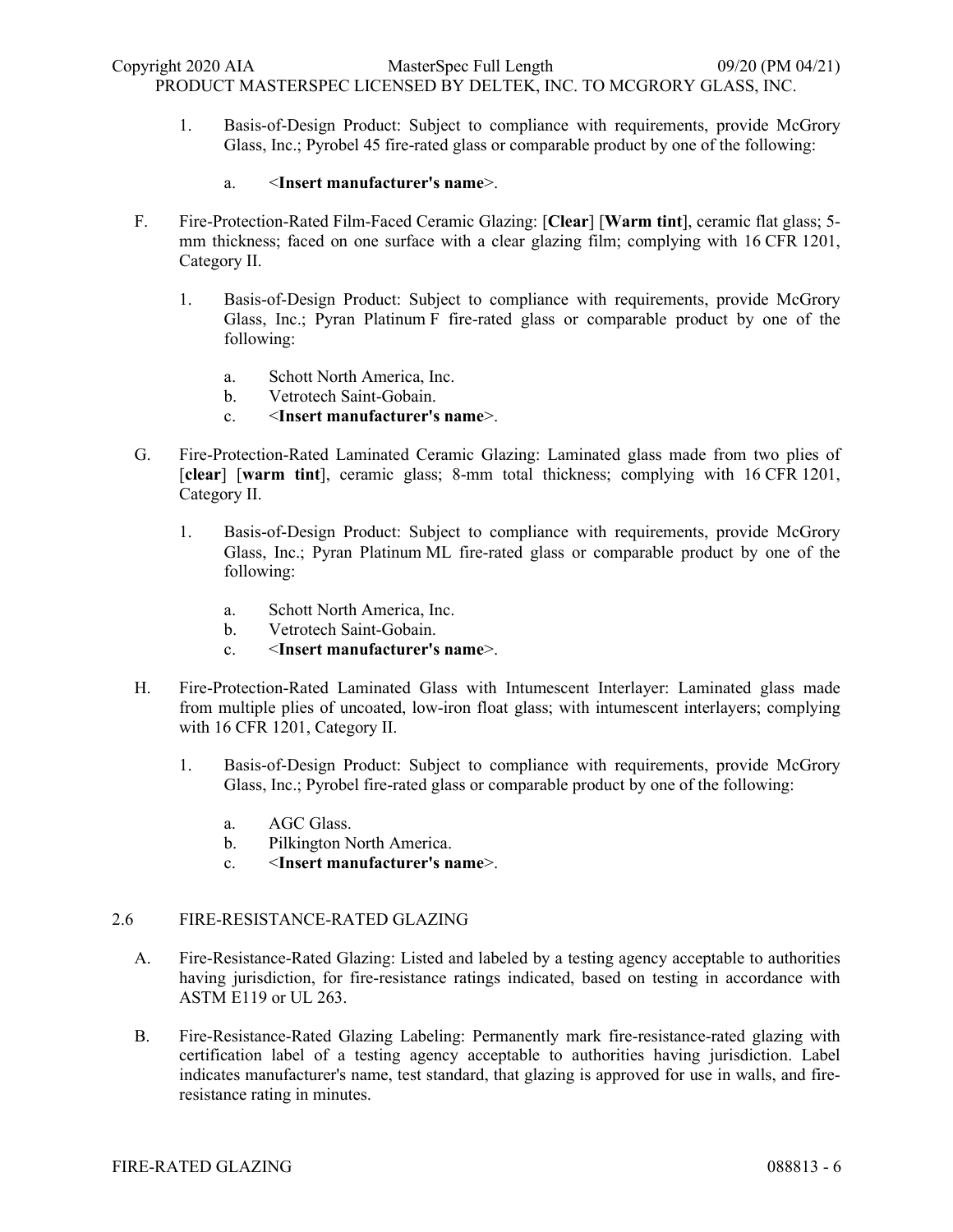C. Fire-Resistance-Rated Framing and Doors: Fire-resistance-rated glazing with 60-, 90-, and 120 minute ratings requires framing and doors from glass supplier, tested as an assembly complying with ASTM E119 or UL 263.

- D. Fire-Resistance-Rated Laminated Glass with Intumescent Interlayers: Laminated glass made from multiple plies of uncoated, low-iron float glass; with intumescent interlayers; complying with 16 CFR 1201, Category II.
	- 1. Basis-of-Design Product: Subject to compliance with requirements, provide McGrory Glass, Inc.; Pyrobel fire-rated glass or comparable product by one of the following:
		- a. AGC Glass.
		- b. Pilkington North America.
		- c. <**Insert manufacturer's name**>.

# 2.7 GLAZING ACCESSORIES

- A. Provide glazing gaskets, glazing sealants, glazing tapes, setting blocks, spacers, edge blocks, and other glazing accessories that are compatible with glazing products and each other and are approved by testing agencies that listed and labeled fire-resistant glazing products with which products are used for applications and fire-protection ratings indicated.
- B. Glazing Sealants for Fire-Rated Glazing Products: Neutral-curing silicone glazing sealant complying with ASTM C920, Type S, Grade NS, Class 50, Use NT. Comply with sealant and glass manufacturers' written instructions for selecting glazing sealants suitable for applications indicated.
	- 1. Manufacturers: Subject to compliance with requirements, provide products by one of the following:
		- a. GE Construction Sealants; Momentive Performance Materials Inc.
		- b. The Dow Chemical Company.
		- c. Tremco Incorporated.
		- d. <**Insert manufacturer's name**>.
	- 2. Sealant to comply with testing and product requirements of the California Department of Public Health's "Standard Method for the Testing and Evaluation of Volatile Organic Chemical Emissions from Indoor Sources Using Environmental Chambers."
	- 3. Sealant to comply with testing and product requirements of the California Department of Public Health's "Standard Method for the Testing and Evaluation of Volatile Organic Chemical Emissions from Indoor Sources Using Environmental Chambers." Formaldehyde emissions to not exceed 9 mcg/cu. m or 7 ppb, whichever is less.
	- 4. Sealant to comply with testing and product requirements of the California Department of Public Health's "Standard Method for the Testing and Evaluation of Volatile Organic Chemical Emissions from Indoor Sources Using Environmental Chambers."
	- 5. Sealant to comply with testing and product requirements of the California Department of Public Health's "Standard Method for the Testing and Evaluation of Volatile Organic Chemical Emissions from Indoor Sources Using Environmental Chambers." The building concentration of formaldehyde to not exceed half of the indoor recommended exposure limit, or 33 mcg/cu. m, and that of acetaldehyde to not exceed 9 mcg/cu. m.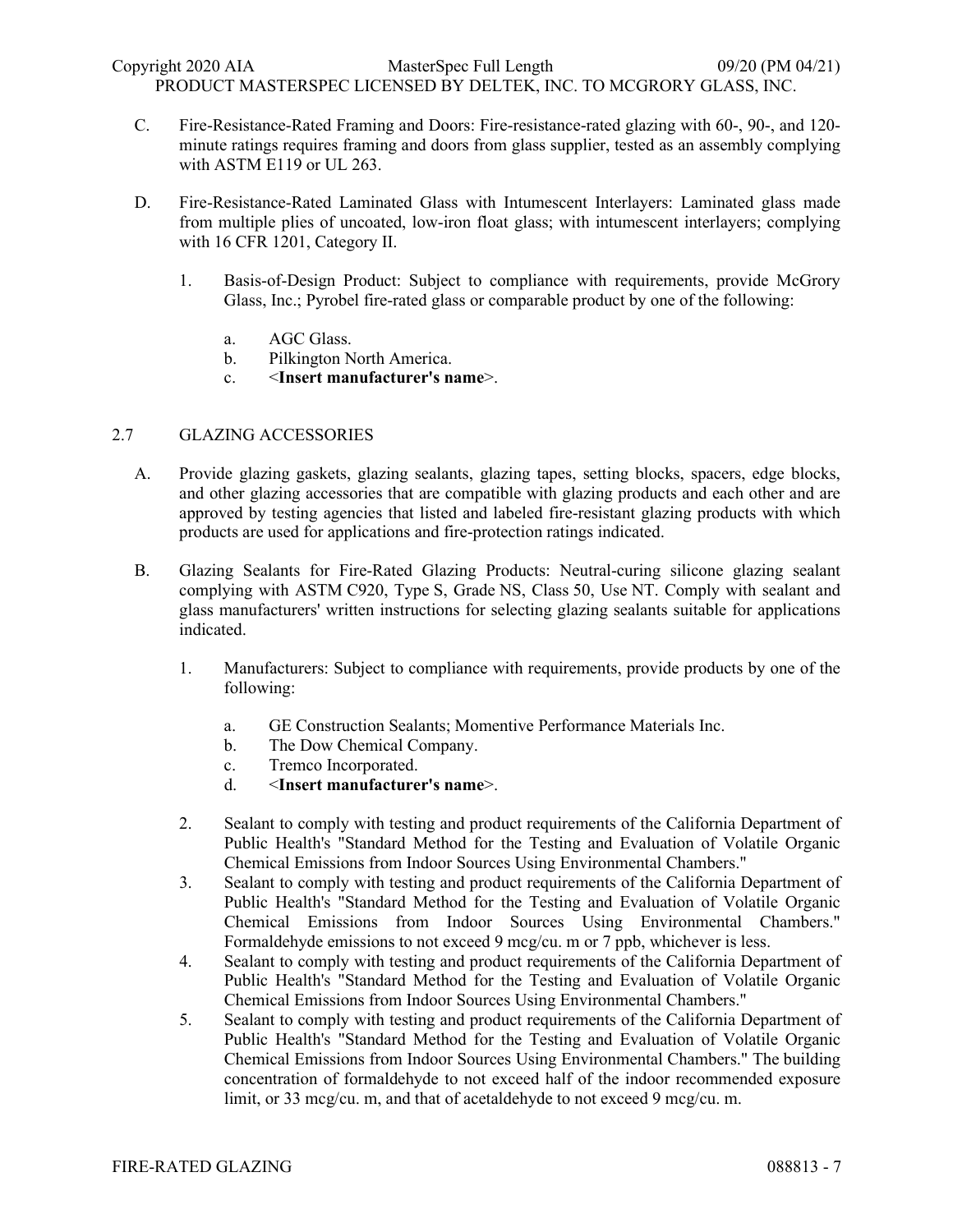- 6. Colors of Exposed Glazing Sealants: [**As indicated by manufacturer's designations**] [**Match Architect's samples**] [**As selected by Architect from manufacturer's full range of industry colors**].
- C. Back-Bedding Mastic Glazing Tapes: Preformed, butyl-based, 100 percent solids elastomeric tape; nonstaining and nonmigrating in contact with nonporous surfaces; with or without spacer rod as recommended in writing by tape and glass manufacturers for application indicated; and complying with ASTM C1281 and AAMA 800 for products indicated below:
	- 1. AAMA 804.3 tape, where indicated.
	- 2. AAMA 806.3 tape, for glazing applications in which tape is subject to continuous pressure.
	- 3. AAMA 807.3 tape, for glazing applications in which tape is not subject to continuous pressure.
- D. Expanded Cellular Glazing Tapes: Closed-cell, PVC foam tapes; factory coated with adhesive on one or both surfaces; and complying with AAMA 800 for the following types:
	- 1. AAMA 810.1, Type 1, for glazing applications in which tape acts as primary sealant.
	- 2. AAMA 810.1, Type 2, for glazing applications in which tape is used in combination with a full bead of liquid sealant.
- E. Setting Blocks: Glazing manufacturer to provide setting blocks, if unavailable in standard retail channels, in accordance with manufacturer's written installation instructions.

# 2.8 MISCELLANEOUS GLAZING MATERIALS

- A. General: Provide products of material, size, and shape complying with referenced glazing standard, recommended in writing by manufacturers of glass and other glazing materials for application indicated, and with a proven record of compatibility with surfaces contacted in installation.
- B. Cylindrical Glazing Sealant Backing: ASTM C1330, Type O (open-cell material), of size and density to control glazing sealant depth and otherwise produce optimum glazing sealant performance.
- C. Perimeter Insulation for Fire-Resistance-Rated Glazing: Product that is approved by testing agency that listed and labeled fire-resistant glazing product with which it is used for application and fire-protection rating indicated.

### 2.9 FABRICATION OF GLAZING UNITS

A. Fabricate glazing units in sizes required to fit openings indicated for Project, with edge and face clearances, edge and surface conditions, and bite complying with written instructions of product manufacturer and referenced glazing publications, to comply with system performance requirements.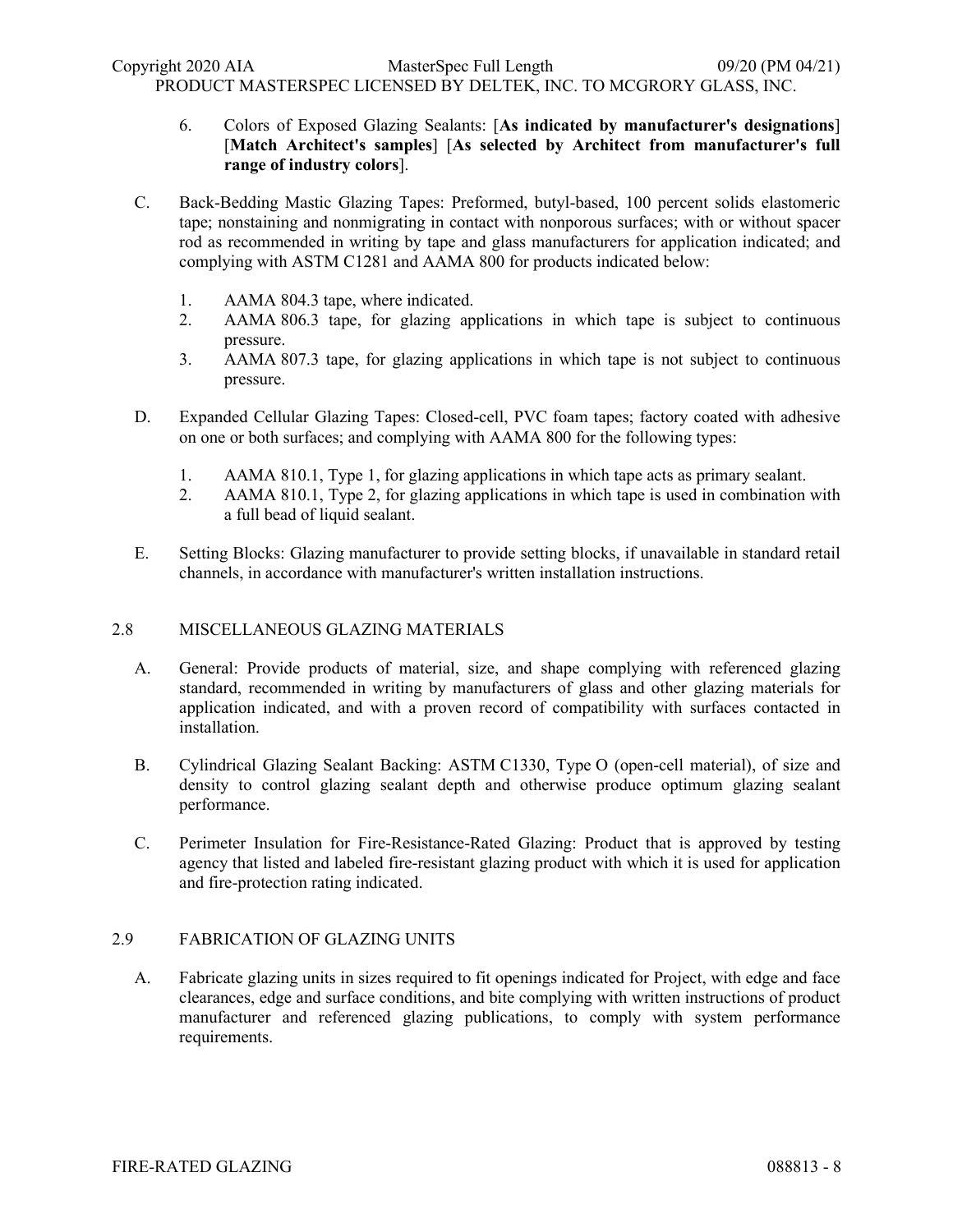# PART 3 - EXECUTION

## 3.1 EXAMINATION

- A. Examine framing, glazing channels, and stops, with Installer present, for compliance with manufacturing and installation tolerances, including those for size, squareness, and offsets at corners, and for compliance with minimum required face and edge clearances.
- B. Proceed with installation only after unsatisfactory conditions have been corrected.

# 3.2 PREPARATION

- A. Clean glazing channels and other framing members receiving glass immediately before glazing. Remove coatings not firmly bonded to substrates.
- B. Examine glazing units to locate fire side and protected side. Label or mark units as needed so that fire side and protected side are readily identifiable. Do not use materials that leave visible marks in the completed Work.
- 3.3 GLAZING, GENERAL
	- A. Use methods approved by testing agencies that listed and labeled fire-resistant glazing products.
	- B. Comply with combined written instructions of manufacturers of glass, sealants, gaskets, and other glazing materials unless more stringent requirements are indicated, including those in referenced glazing publications.
	- C. Protect glass edges from damage during handling and installation. Remove damaged glass from Project site and legally dispose of off Project site. Damaged glass is glass with edge damage or other imperfections that, when installed, could weaken glass and impair performance and appearance.
	- D. Apply primers to joint surfaces where required for adhesion of sealants, as determined by preconstruction testing.
	- E. Install setting blocks in sill rabbets, sized and located to comply with referenced glazing publications unless otherwise required by glass manufacturer. Set blocks in thin course of compatible sealant suitable for heel bead.
	- F. Do not exceed edge pressures stipulated by glass manufacturers for installing glass lites.
	- G. Provide spacers for glass lites where length plus width is larger than 50 inches (1270 mm).
		- 1. Locate spacers directly opposite each other on both inside and outside faces of glass. Install correct size and spacing to preserve required face clearances unless gaskets and glazing tapes are used that have demonstrated ability to maintain required face clearances and to comply with system performance requirements.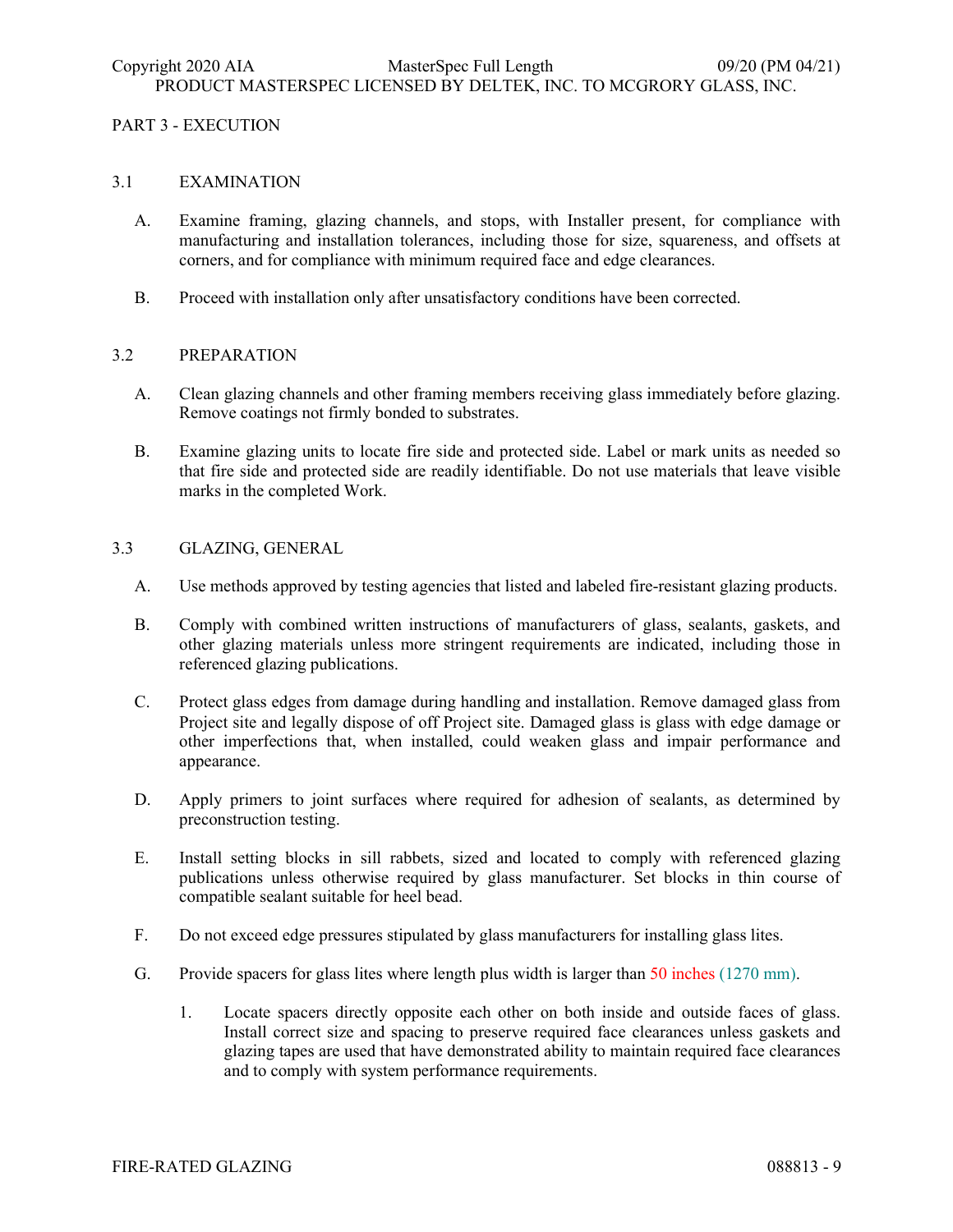- 2. Provide 1/8-inch- (3-mm-) minimum bite of spacers on glass and use thickness equal to sealant width. With glazing tape, use thickness slightly less than final compressed thickness of tape.
- H. Provide edge blocking where indicated or needed to prevent glass lites from moving sideways in glazing channel, as recommended in writing by glass manufacturer and in accordance with requirements in referenced glazing publications.
- I. Set glass lites with proper orientation so that coatings face fire side or protected side as specified.
- J. Where wedge-shaped gaskets are driven into one side of channel to pressurize sealant or gasket on opposite side, provide adequate anchorage so gasket cannot walk out when installation is subjected to movement.
- K. Square cut wedge-shaped gaskets at corners and install gaskets in a manner recommended by gasket manufacturer to prevent corners from pulling away; seal corner joints and butt joints with sealant recommended in writing by gasket manufacturer.

# 3.4 TAPE GLAZING

- A. Position tapes on fixed stops so that, when compressed by glass, their exposed edges are flush with or protrude slightly above sightline of stops.
- B. Install tapes continuously, but not necessarily in one continuous length. Do not stretch tapes to make them fit opening.
- C. Cover vertical framing joints by applying tapes to heads and sills first and then to jambs. Cover horizontal framing joints by applying tapes to jambs and then to heads and sills.
- D. Place joints in tapes at corners of opening with adjoining lengths butted together, not lapped. Seal joints in tapes with compatible sealant approved by tape manufacturer.
- E. Do not remove release paper from tape until right before each glazing unit is installed.
- F. Apply heel bead of elastomeric sealant.
- G. Center glass lites in openings on setting blocks and press firmly against tape by inserting dense compression gaskets formed and installed to lock in place against faces of removable stops. Start gasket applications at corners and work toward centers of openings.
- H. Apply cap bead of elastomeric sealant over exposed edge of tape.

# 3.5 GASKET GLAZING (DRY)

A. Cut compression gaskets to lengths recommended by gasket manufacturer to fit openings exactly, with allowance for stretch during installation.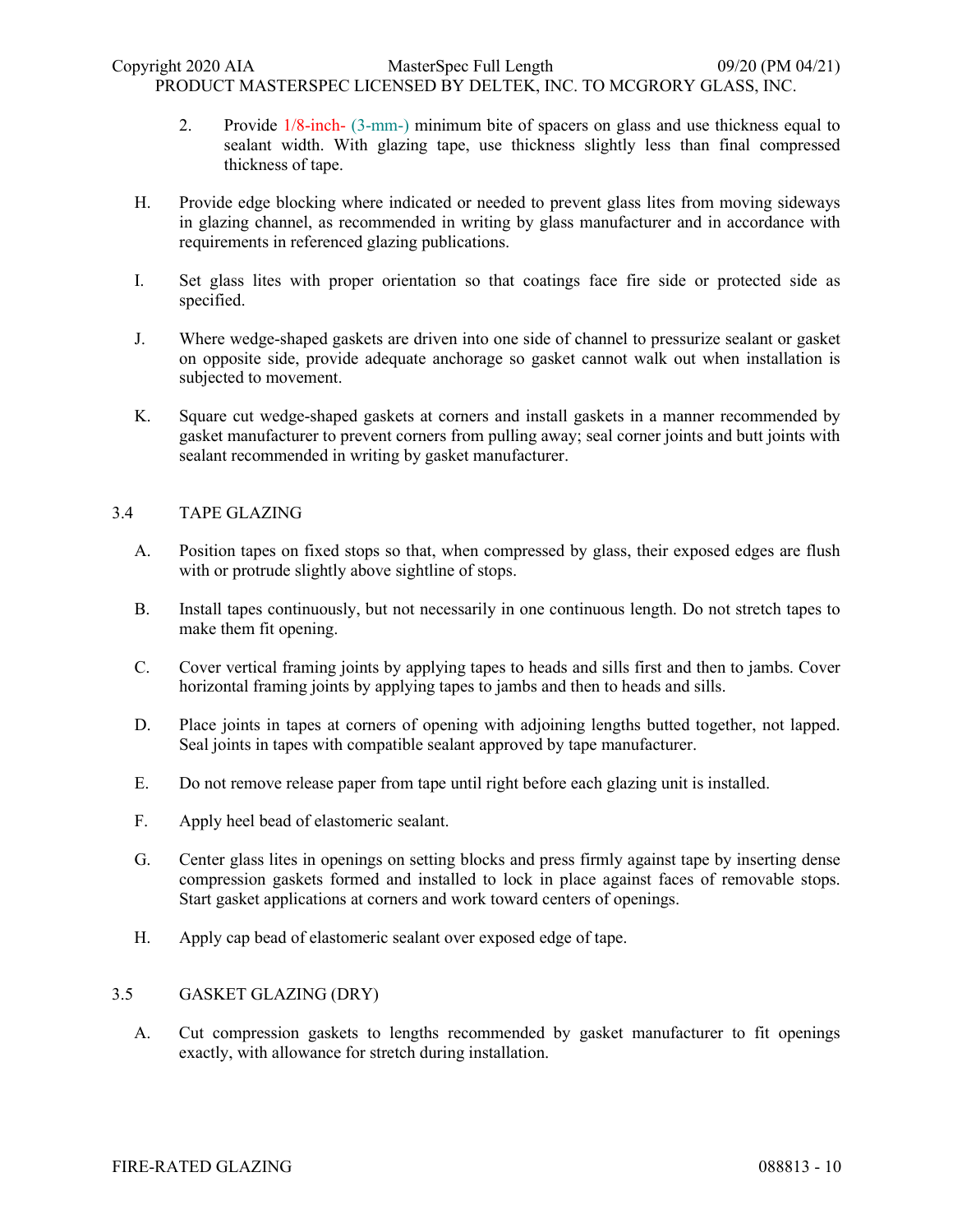- B. Insert soft compression gasket between glass and frame or fixed stop, so it is securely in place with joints miter cut and bonded together at corners.
- C. Installation with Drive-in Wedge Gaskets: Center glass lites in openings on setting blocks and press firmly against soft compression gasket by inserting dense compression gaskets formed and installed to lock in place against faces of removable stops. Start gasket applications at corners and work toward centers of openings.
- D. Install gaskets so they protrude past face of glazing stops.

# 3.6 SEALANT GLAZING (WET)

- A. Install continuous spacers, or spacers combined with cylindrical sealant backing, between glass lites and glazing stops to maintain glass face clearances. Secure spacers or spacers and backings in place and in position to control depth of installed sealant relative to edge clearance for optimum sealant performance.
- B. Force sealants into glazing channels to eliminate voids and to ensure complete wetting or bond of sealant to glass and channel surfaces.
- C. Tool exposed surfaces of sealants to provide a substantial wash away from glass.

### 3.7 CLEANING AND PROTECTION

- A. Immediately after installation, remove nonpermanent labels and clean surfaces.
- B. Protect glass from contact with contaminating substances resulting from construction operations. Examine glass surfaces adjacent to or below exterior concrete and other masonry surfaces at frequent intervals during construction, but not less than once a month, for buildup of dirt, scum, alkaline deposits, or stains.
	- 1. If, despite such protection, contaminating substances do contact with glass, remove substances immediately as recommended in writing by glass manufacturer.
- C. Remove and replace glass that is damaged during construction period.
- D. Wash glass on both exposed surfaces not more than four days before date scheduled for inspections that establish date of Substantial Completion. Wash glass as recommended in writing by glass manufacturer.

## 3.8 FIRE-PROTECTION-RATED GLAZING SCHEDULE

A. Glass Type[ **FPGL-1**]: 20-minute fire-protection-rated glazing without hose-stream test; fireprotection-rated [**tempered glass**] [**film-faced ceramic glazing**] [**laminated ceramic glazing**] [**laminated glass with intumescent interlayers**].